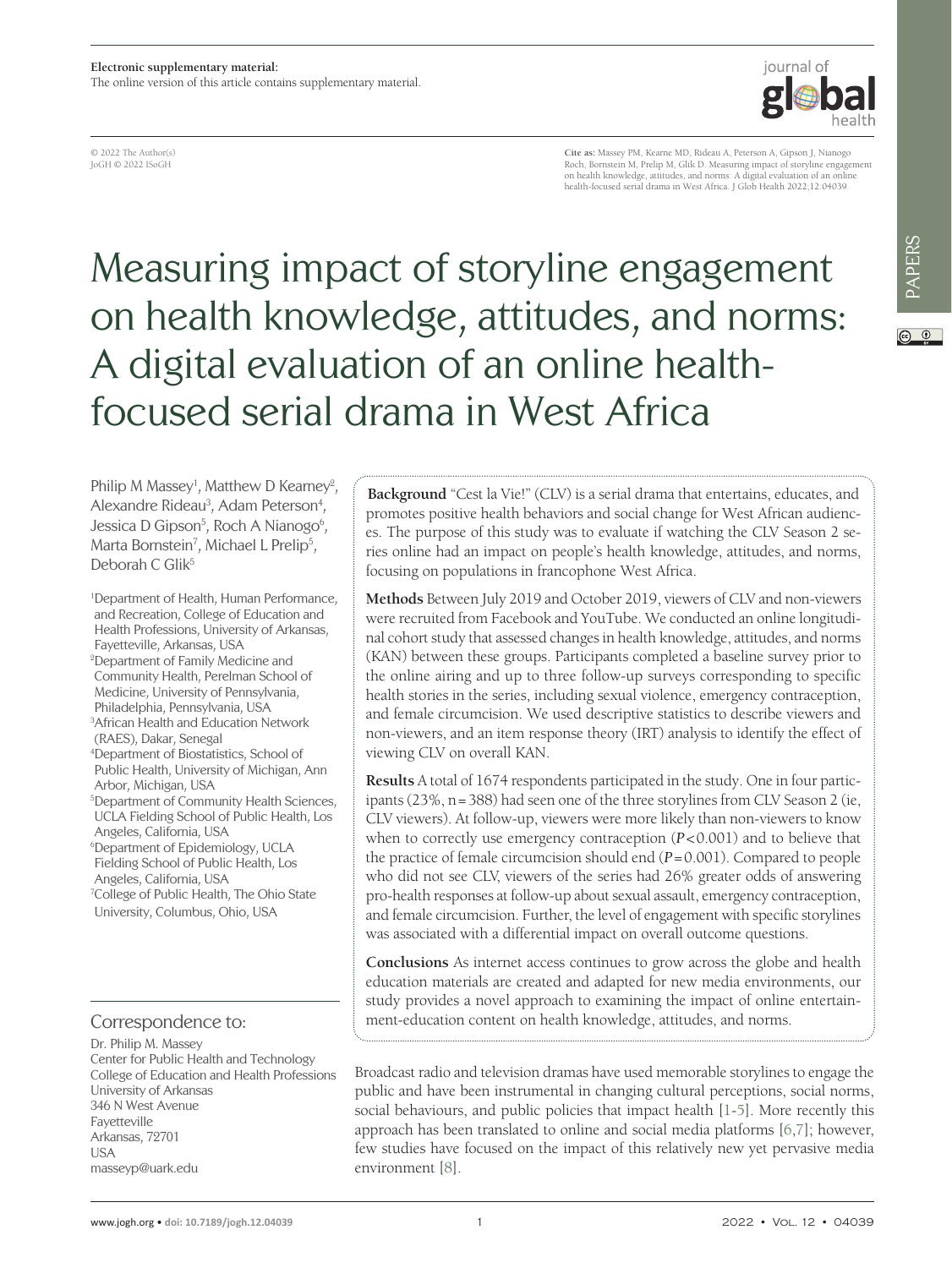Entertainment-education (EE) continues to evolve and engage audiences around the globe [\[9](#page-9-5),[10\]](#page-9-6). In low- and middle-income countries (LMICs) traditional EE strategies have been leveraged for decades for health promotion and education. These strategies have shifted population perceptions, social norms, and behaviours regarding the prevention and treatment of HIV, STIs, and other infectious diseases, reproductive health, child survival, and gender violence, often with varying degrees of success [[11](#page-9-7),[12\]](#page-9-8). Studies examining the impact of EE on health have found an increase in positive attitudes and beliefs, behavioural changes, and high levels of peer communication among viewers [\[13](#page-9-9),[14\]](#page-9-10). Pathways that facilitate changes in knowledge and behaviours, such as mediating and moderating effects, have also been explored, including audience engagement and identification with characters [\[15,](#page-9-11)[16](#page-9-12)].

The growing availability of and desire to use digital technologies in LMICs provides an opportunity for traditional media and EE strategies to integrate online components [\[17\]](#page-9-13). Online content has the potential to reach audiences across regions, providing access to health education and information that can otherwise be difficult to obtain, particularly among younger populations [\[18](#page-9-14)]. Access to online health information can be especially valuable to young adults in sub-Saharan Africa, as it allows them to learn about often taboo topics, such as sexual and reproductive health, without having to experience potential social stigma and shame in discussing these topics with parents, health care professionals, or other adults [[19\]](#page-9-15). The use of storytelling in EE to promote pro-health attitudes and behaviours, combined with the growing reach of online technologies, shows great promise in this next chapter of digital social and behavioural change communication [20].

"Cest la Vie!" (CLV) is a serial drama created in French for West African audiences. First developed in 2017 for broadcast media (ie, television and radio), CLV content entertains, educates, and promotes positive health behaviours and social change [[21](#page-9-16)]. Storylines tackle complex and often taboo health topics, including sexual assault, emergency contraception, and female circumcision, as well as the daily realities that West African individuals, families, and communities experience. The drama focuses on health care professionals and patients within a health care setting, similar to the two of the longest-running medical shows in the US, *ER* and *Grey's Anatomy* [[22,](#page-9-17)[23](#page-9-18)]. In addition to its television broadcast throughout West Africa, all episodes of the CLV series were made available on YouTube and Facebook in 2017, expanding its digital presence and allowing for greater audience reach.

The purpose of this study was to evaluate the impact of watching CLV Season 2 online on viewers' knowledge, attitudes, and norms (KAN) related to various health topics discussed in the series, focusing on populations in francophone West Africa. Specifically, we address the following research questions (RQ):

- RQ1: Is exposure to C'est la Vie! (CLV) online content associated with changes in overall health KAN?
- RQ2: Are different storylines associated with varying levels of change in overall KAN?
- RQ3: Are different storylines associated with varying levels of change in specific KAN?
- RQ4: Is self-reported engagement with the storylines associated with respondents discussing the CLV series with others?

#### METHODS

#### Study design, setting, and participants

To evaluate the impact of watching C'est La Vie! (CLV) Season 2 online among francophone West African adults, we conducted an online longitudinal cohort study that assessed changes in health KAN associated with watching the series. Between July 2019 and October 2019, CLV viewers/media interactors and non-viewers/media interactors were recruited online using advertisements (ads) on Facebook and YouTube. Using the Facebook ad manager, we targeted recruitment ads to people 18 years or older in four countries (Senegal, Niger, Burkina Faso, or Côte d'Ivoire) and stratified recruitment into two groups – those who had already interacted with CLV content on Facebook (ie, viewers/media interactors), and those who had never interacted with CLV content on Facebook (ie, non-viewer/media interactors). To reach non-viewers, we used the "lookalike" audience feature in the Facebook ad manager, targeting people 18 years or older who were similar in their online behaviours to viewers (eg, what types of Facebook pages they were fans of or the types of content they had interacted with) except they had not interacted with CLV on Facebook. On YouTube, we posted recruitment materials to the CLV channel to recruit viewers, while also posting recruitment materials to channels that played similar content, ie, other popular web series in West Africa, to recruit non-viewers. Both paid and organic (ie, without cost) content were used to recruit individuals; paid content, such as Facebook advertisements, allowed for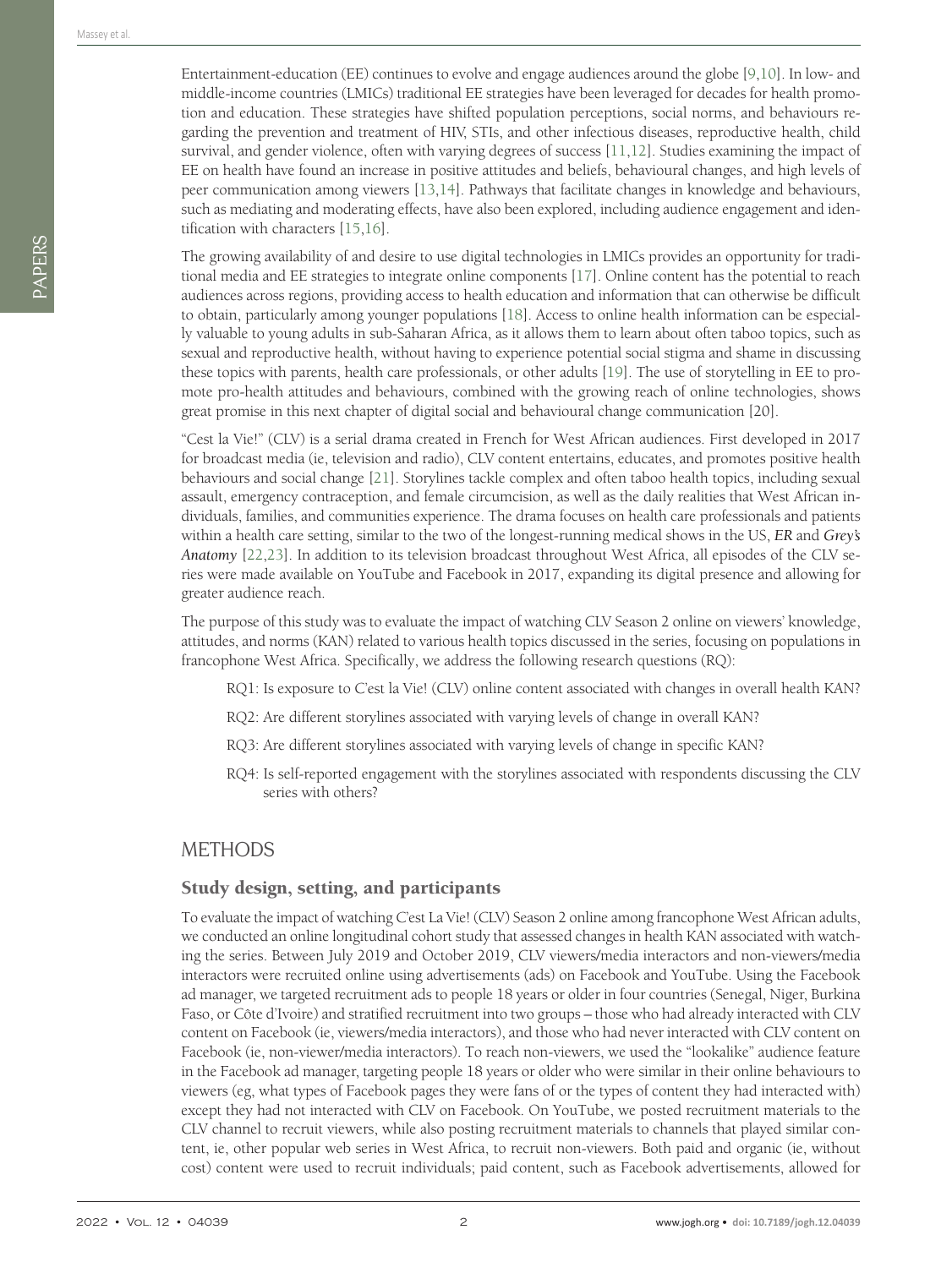additional targeting criteria as previously described. Eligible participants were persons 18 years or older who lived in Senegal, Niger, Burkina Faso, or Côte d'Ivoire, all francophone West African countries. To complete enrolment, participants reviewed the study information sheet that described the study, stated participation was voluntary and that they could stop participation at any time for any reason without repercussions, that their responses would be de-identified and reported in aggregate, and that they would be compensated 2000 West African CFA franc per completed survey (US\$4). After reviewing and agreeing to the study information, participants were enrolled. The study protocol was approved by an accredited Institutional Review Board committee at Drexel University.

### Data collection and management

Data collection began in July 2019 and ended in July 2020. Each participant responded to a baseline questionnaire and up to three follow-up questionnaires. The baseline questionnaire was shared with participants prior to the online release of CLV Season 2, beginning in mid-July 2019. The 36-episode CLV Season 2 series released about two episodes each week on the CLV Facebook and YouTube pages; the full season, if watched synchronously, spanned approximately six months. Follow-up questionnaires were sent to participants at the conclusion of three select storylines and were related to: 1) sexual assault (episodes 10-14, two months after baseline in October 2019); 2) emergency contraception (episodes 20-22, three months after baseline in November 2019); and 3) female circumcision (episodes 27-28, four months after baseline in December 2019). Data collection and timing were similar across the viewer and non-viewer groups, such that all participants received the follow-up surveys the same number of months after baseline, regardless of what group they were in. To accommodate study participants who may not have watched online content synchronously, as well as to maximize the number of follow-ups completed, we reached out to participants in both groups up to six months after all the episodes in Season 2 had been released, concluding data collection in July 2020.

All responses were recorded in Qualtrics software and exported to REDCap for data management [[24\]](#page-9-19). Among participants who consented and provided contact information, we distributed follow-up questionnaires via email and WhatsApp. Completed follow-up responses were matched with participants' baseline data using unique Qualtrics hyperlinks and REDCap identifiers. We reached out to participants up to three times per follow-up phase and asked them to complete follow-ups sequentially (ie, individually after each storyline). However, if a participant did not respond to one of the follow-up surveys, we continued reaching out to them and allowed them to subsequently complete prior storyline questions. Accordingly, participants could have completed pre-post data for all storyline and health outcomes questions, regardless of whether they responded sequentially, at each individual follow-up separately, or simultaneously, to multiple follow-ups. Through such an approach, we maximized our ability to evaluate pre- vs post-storyline differences.

Questionnaire items were originally developed in English and translated to French by francophone team members in Senegal, followed by back-translation to ensure the meaning and integrity of questions were consistent across language and cultural translations. Prior to the start of the study in July 2019, we piloted the questionnaire with an online sample  $(n=40)$  recruited using the same Facebook ads and targeting metrics (ie, age, country) used in the study.

#### Measures

Participant demographic attributes measured were age, sex, country, education level, religion, and urban/rural residence (see **[Table](#page-3-0) 1**).

*Key outcome*: KAN items related to storyline health topics were key outcomes of the study. Storyline health topics included sexual assault, emergency contraception, and female circumcision. See **[Table](#page-3-1) 2** for specific items used to measure these KAN outcomes. The overall KAN outcome was calculated based on "correctly" answering pro-health responses and is indicated by the asterisk in **[Table](#page-3-1) 2**.

*Key exposure*: Viewing any CLV storyline was the key exposure in our study. To gain a richer understanding of the impact of exposure on KAN outcomes, a secondary exposure was viewing specific storylines (sexual assault, emergency contraception, or female circumcision). In follow-up questionnaires, we included a brief graphical summary of key characters and events for the three separate storylines. If participants remembered seeing the storyline, they were asked questions related to the storyline (see Appendix S1 in the **[Online](#page-8-0) Sup[plementary](#page-8-0) Document**).

*Narrative engagement*: If participants had seen a storyline, we assessed their level of engagement. Narrative engagement questions are described in Appendix S2 in the **Online [Supplementary](#page-8-0) Document**. They were modified for each storyline and developed based on existing literature [\[25](#page-9-20)]. Engagement levels of low, medi-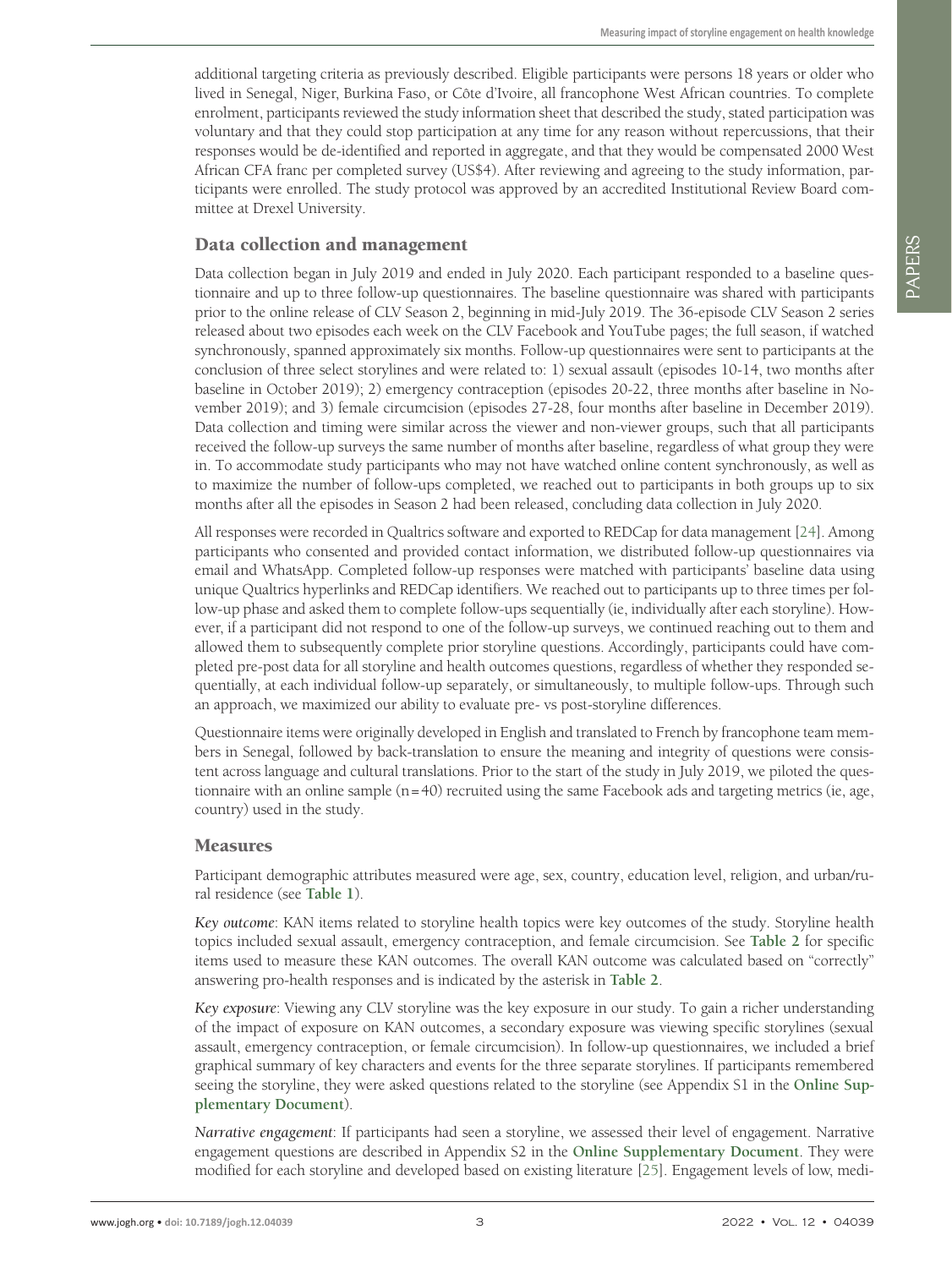| <b>SUBJECT CHARACTERISTIC</b> | <b>OVERALL (N = 1674)</b> | <b>NOT SEEN CLV STORYLINE (N = 1286)</b> | SEEN ANY CLV STORYLINE (N = 388) |
|-------------------------------|---------------------------|------------------------------------------|----------------------------------|
| Age                           | $24(21-29)$               | $24(21-29)$                              | $23(21-27)$                      |
| Sex                           |                           |                                          |                                  |
| Male                          | 673 (40%)                 | 539 (42%)                                | 134 (35%)                        |
| Female                        | 1001 (60%)                | 747 (58%)                                | 254 (65%)                        |
| Country                       |                           |                                          |                                  |
| Senegal                       | 842 (50%)                 | 610 (47%)                                | 232 (60%)                        |
| Burkina Faso                  | 251 (15%)                 | 200 (16%)                                | 51 (13%)                         |
| Niger                         | 151 (9.0%)                | 131 (10%)                                | 20 (5.2%)                        |
| Cote de d'Ivoire              | 298 (18%)                 | 215 (17%)                                | 83 (21%)                         |
| Other                         | 132 (7.9%)                | 130 (10%)                                | $2(0.5\%)$                       |
| <b>Education:</b>             |                           |                                          |                                  |
| None                          | $7(0.4\%)$                | $6(0.5\%)$                               | $1(0.3\%)$                       |
| Primary                       | 21(1.3%)                  | $20(1.6\%)$                              | $1(0.3\%)$                       |
| Middle School                 | 45 (2.7%)                 | $40(3.1\%)$                              | 5(1.3%)                          |
| High School                   | 344 (21%)                 | 284 (22%)                                | 60 (15%)                         |
| College                       | 1244 (73%)                | 908 (71%)                                | 316 (81%)                        |
| Other                         | 33 (2.0%)                 | 28 (2.2%)                                | 5(1.3%)                          |
| Religion:                     |                           |                                          |                                  |
| Traditionalist                | $20(1.2\%)$               | $18(1.4\%)$                              | $2(0.5\%)$                       |
| Catholic                      | 318 (19%)                 | 237 (18%)                                | 81 (21%)                         |
| Protestant                    | 150 (9.0%)                | 118 (9.2%)                               | 32 (8.2%)                        |
| Muslim                        | 1131 (68%)                | 868 (67%)                                | 263 (68%)                        |
| None                          | 27 (1.6%)                 | 22 (1.7%)                                | $5(1.3\%)$                       |
| Other                         | 28 (1.7%)                 | $23(1.8\%)$                              | 5(1.3%)                          |
| Urbanicity:                   |                           |                                          |                                  |
| Urban                         | 1466 (88%)                | 1105 (86%)                               | 361 (93%)                        |
| Rural                         | $52(3.1\%)$               | 47 (3.7%)                                | 5(1.3%)                          |
| Urban/Rural                   | 156 (9.3%)                | 134 (10%)                                | 22 (5.7%)                        |

<span id="page-3-0"></span>Table 1. Participant characteristics for viewers and non-viewers of C'est La Vie (CLV) storylines, baseline data collection July 2019 (n=1674)**\***

CLV – C'est La Vie

\*Numbers presented as\_ n (%); median (IQR).

<span id="page-3-1"></span>**Table 2.** Contingency table comparing endline C'est La Vie viewer (V) and non-viewer (NV) responses to knowledge, attitudes, and norms questions for sexual assault, emergency contraception, and female circumcision\*

|                                                                          | <b>RESPONSES</b> | NON-VIEWER (%) | VIEWER (%) | P     |  |
|--------------------------------------------------------------------------|------------------|----------------|------------|-------|--|
| Sexual assault $(n=675)$                                                 |                  | $(n=470)$      | $(n=205)$  |       |  |
| If someone you know was sexually assaulted, would you encourage them to: |                  |                |            |       |  |
| Talk to someone they trust                                               | Yest             | 91.9           | 95.0       | 0.097 |  |
| See a health professional                                                | Yest             | 98.6           | 100.0      | 0.018 |  |
| Report to the police                                                     | Yes†             | 93.6           | 97.9       | 0.005 |  |
| In a romantic relationship, one of the partners can be expected          | I agree          | 25.7           | 28.7       | 0.026 |  |
| to pressure the other for sex.                                           | I do not agree†  | 66.0           | 67.7       |       |  |
|                                                                          | I don't know     | 8.3            | 3.6        |       |  |
| Emergency contraception $(n=551)$                                        |                  | $(n=400)$      | $(n=151)$  |       |  |
|                                                                          | I agree          | 13.5           | 12.5       | 0.443 |  |
|                                                                          | I do not agree†  | 60.8           | 57.7       |       |  |
| It's too complicated to use a condom every time you have sex.            | I don't know     | 24.3           | 23.8       |       |  |
|                                                                          | I have not heard | 1.4            | 6.0        |       |  |
|                                                                          | I agree          | 19.2           | 26.1       | 0.571 |  |
| The use of contraceptive methods is not morally accepted.                | I do not agree†  | 61.6           | 53.4       |       |  |
|                                                                          | I don't know     | 16.4           | 16.7       |       |  |
|                                                                          | I have not heard | 2.7            | 3.8        |       |  |
|                                                                          | I agree          | 39.7           | 36.3       | 0.800 |  |
| Using contraceptive methods does not prevent you from get-               | I do not agree†  | 43.8           | 44.3       |       |  |
| ting pregnant.                                                           | I don't know     | 13.7           | 14.1       |       |  |
|                                                                          | I have not heard | 2.7            | 5.3        |       |  |
|                                                                          | I agree          | 35.6           | 47.5       | 0.202 |  |
|                                                                          | I do not agree†  | 58.9           | 47.9       |       |  |
| It is mainly up to women to make decisions about birth spacing.          | I don't know     | 5.5            | 3.5        |       |  |
|                                                                          | I have not heard | 0.0            | 1.2        |       |  |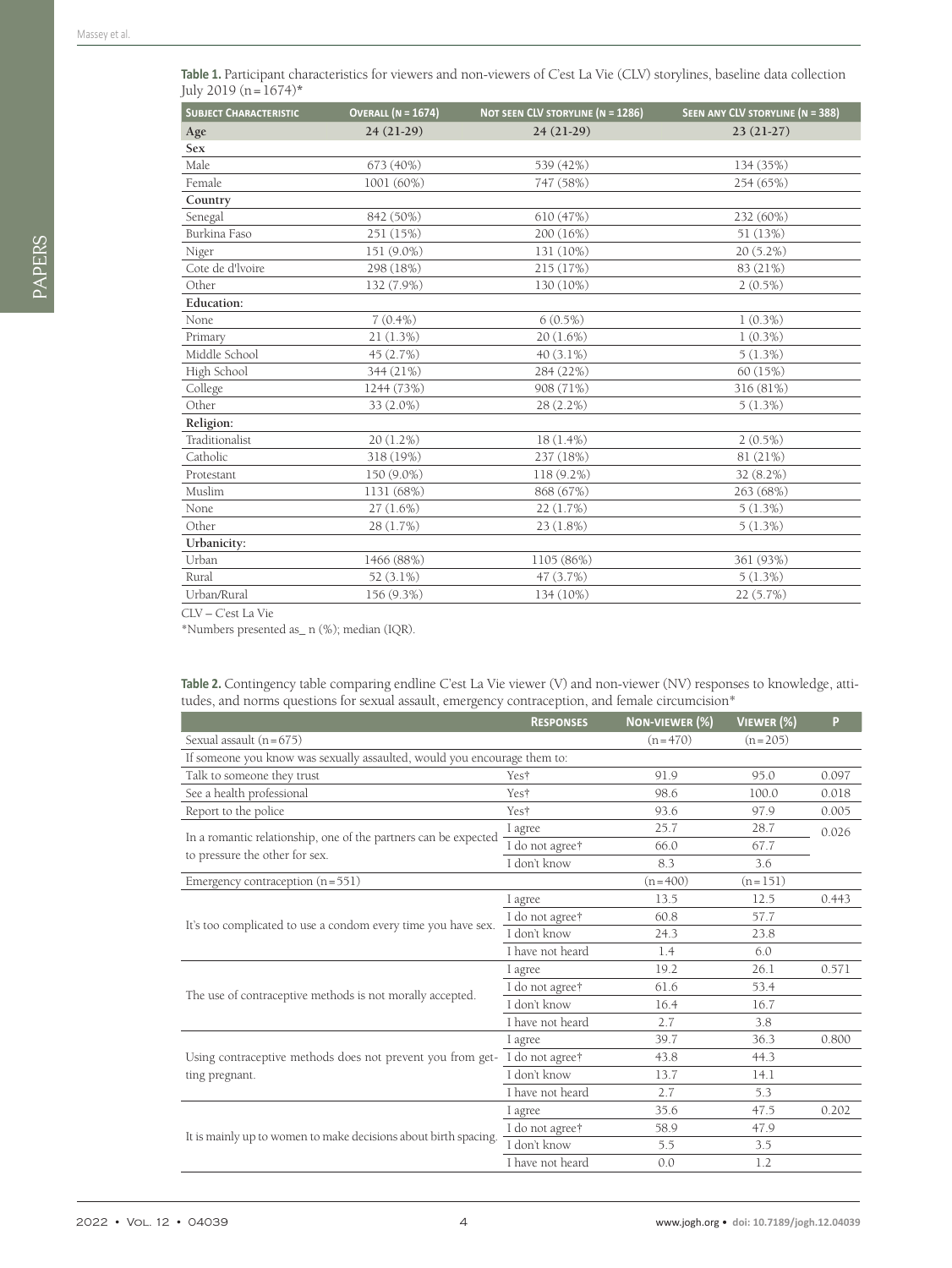| Table 2. Continued                                                 |                      |                |            |         |
|--------------------------------------------------------------------|----------------------|----------------|------------|---------|
|                                                                    | <b>RESPONSES</b>     | NON-VIEWER (%) | VIEWER (%) | P       |
| Have you ever heard of emergency contraception, also known No      |                      | 10.0           | 3.6        | 0.003   |
| as the morning after pill? (Aware)                                 | Yes <sup>+</sup>     | 90.0           | 96.4       |         |
|                                                                    | Anytime              | 9.4            | 3.6        | < 0.001 |
| When to take emergency contraception to prevent pregnan-           | During sex           | 6.9            | 5.6        |         |
| cy? (When)                                                         | I don't know         | 27.5           | 14.1       |         |
|                                                                    | Up to 3 d after sex† | 53.8           | 75.5       |         |
|                                                                    | Up to 7 d after sex  | 2.5            | 1.3        |         |
| When taken correctly, emergency contraception is very effective    | False                | 1.9            | 4.9        | < 0.001 |
| in preventing pregnancy? (Effective)                               | I don't know         | 32.5           | 17.9       |         |
|                                                                    | True <sup>+</sup>    | 65.6           | 77.3       |         |
| In your opinion, taking emergency contraception is a socially      | I agree†             | 50.6           | 47.1       | 0.174   |
| accepted way to prevent pregnancy? (Accepted)                      | I do not agree       | 22.5           | 30.2       |         |
|                                                                    | I don't know         | 26.9           | 22.8       |         |
| I will help a friend get the morning after pill if he or she needs | I agree†             | 65.6           | 72.1       | 0.260   |
| it. (Help)                                                         | I do not agree       | 16.9           | 15.1       |         |
|                                                                    | I don't know         | 17.5           | 12.8       |         |
| Female circumcision $(n=414)$                                      |                      | $(n=284)$      | $(n=130)$  |         |
|                                                                    | I agree              | 6.7            | 2.2        | 0.001   |
| In your opinion, should the practice of excision be continued?     | I do not agree†      | 88.1           | 97.1       |         |
|                                                                    | I have not heard     | 5.2            | 0.7        |         |
| Families should have the right to decide whether to practice       | I agree              | 15.7           | 10.8       | 0.003   |
| FGC if they wish.                                                  | I do not agree†      | 75.4           | 86.7       |         |
|                                                                    | I don't know         | 9.0            | 2.5        |         |
|                                                                    | False                | 3.0            | 2.2        | < 0.001 |
| FGC can lead to death.                                             | I don't know         | 16.3           | 3.9        |         |
|                                                                    | True†                | 80.7           | 93.9       |         |
|                                                                    |                      |                |            |         |

\*Column percentages shown. Sample size varied for responses to each section due to number of follow-ups where items were asked: 1) sexual assault ( $n=675$ ), emergency contraception ( $n=551$ ), and female circumcision ( $n=414$ ).

†Indicates "correct" or pro-health response when calculating the overall KAN outcome in Models 1 and 2.

um, and high were determined by summing eight items and categorizing the continuous response by standard discretization of varying responses to engagement questions, similar to prior narrative engagement scale development and use [\[26](#page-9-21)]. Specifically, responses of "Agree" were coded as "1", whereas "Do not agree" and "I don't know" were both coded as "0". There was one question where subjects were asked how similar the characters were to them, to which they could answer "They are a lot like me" (coded as "2"), "A bit like me" (coded as "1"), or "Not at all like me" (coded as "0"). The eight items were summed and resulted in a 0-9 engagement score that was then binned as: 0-4=low; 5-7=medium; and 8-9=high.

#### Data Analysis

We conducted univariate analyses to describe our sample characteristics, and analyses stratified by viewers and non-viewers (**[Table](#page-3-0) 1**). We used bivariate statistics to compare follow-up responses to specific KAN items between viewers and non-viewers ([Table](#page-3-1) 2), assessing differences using  $\chi^2$  tests (alpha=0.05).

To identify the effect of viewing CLV (key exposure) on knowledge, attitudes, and norms (key outcome), we used an item response theory (IRT) approach [27] to develop three models. All covariates described in **[Table](#page-3-0) [1](#page-3-0)** are controlled for in each of the models presented in **[Table](#page-5-0) 3**. Additionally, all models control for baseline differences in KAN items. For viewers, we also included how many CLV Season 2 episodes the respondent has seen and whether they "liked" or "did not like" the show (variables collected at baseline and not present in **[Table](#page-3-0) 1**). Appendix S3 in the **Online [Supplementary](#page-8-0) Document** describes the development of all study models. Model 1 predicts the effect of seeing vs not seeing any storyline on the odds of providing a pro-health response to a KAN question. Model 2 predicts the effect of self-reported level of viewer engagement (not seen, low, medium, high) on the odds of providing a pro-health response to a KAN question. Model 3 predicts the effect of self-reported level of viewer engagement and takes into account the effect of specific outcome questions on the odds of providing a pro-health response to a KAN question.

Exclusively among those who indicated seeing the CLV series, we used logistic regression to predict the odds of a study participant talking to someone else about the CLV series, based on their self-reported level of engagement with the series, and controlling for covariates presented in **[Table](#page-3-0) 1** and **[Table](#page-3-1) 2**.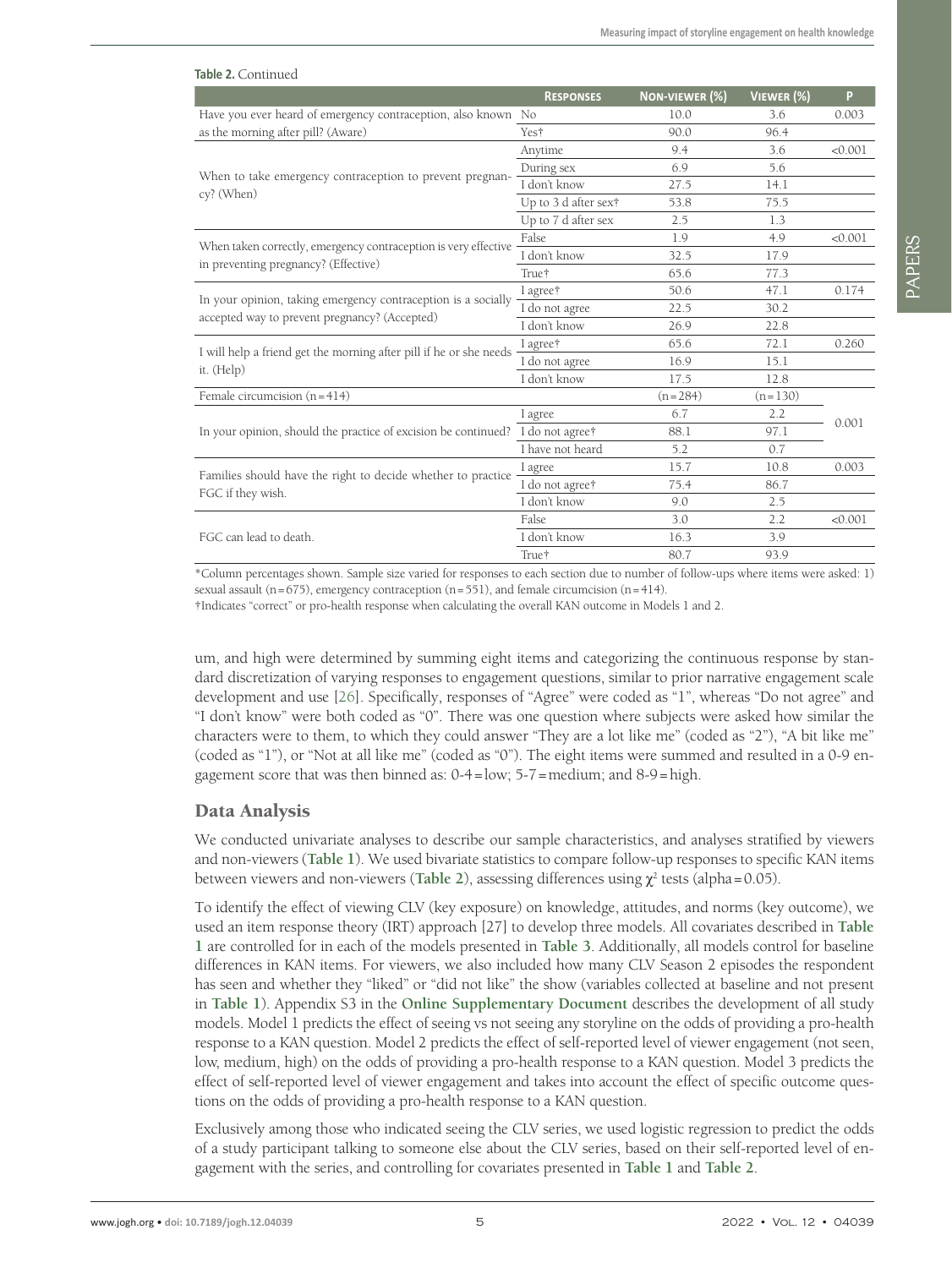| <b>OVERALL ENGAGEMENT</b> |                    | <b>SPECIFIC STORYLINE ENGAGEMENT</b> |         |                    |                      |                    |
|---------------------------|--------------------|--------------------------------------|---------|--------------------|----------------------|--------------------|
| Model 1                   |                    |                                      | Model 2 |                    | Model 3 <sup>†</sup> |                    |
| Median                    | $(2.5\% - 97.5\%)$ |                                      | Median  | $(2.5\% - 97.5\%)$ | Median               | $(2.5\% - 97.5\%)$ |
| 1.26                      |                    | Sexual assault                       |         |                    |                      |                    |
| $(1.09-1.45)$             |                    |                                      |         |                    |                      |                    |
|                           |                    | Low                                  | 0.45    | $(0.23 - 0.86)$    | 0.43                 | $(0.20 - 0.87)$    |
|                           |                    | Medium                               | 0.85    | $(0.67 - 1.08)$    | 0.84                 | $(0.65 - 1.10)$    |
|                           |                    | High                                 | 1.05    | $(0.85 - 1.30)$    | 1.07                 | $(0.85 - 1.35)$    |
|                           |                    | Female circumcision                  |         |                    |                      |                    |
|                           |                    | Low                                  | 0.79    | $(0.42 - 1.47)$    | 0.92                 | $(0.42 - 2.48)$    |
|                           |                    | Medium                               | 1.19    | $(0.91 - 1.55)$    | 1.23                 | $(0.92 - 1.65)$    |
|                           |                    | High                                 | 1.25    | $(0.97 - 1.62)$    | 1.22                 | $(0.88 - 1.69)$    |
|                           |                    | <b>Emergency contraception</b>       |         |                    |                      |                    |
|                           |                    | Low                                  | 0.96    | $(0.67 - 1.37)$    | 0.95                 | $(0.64 - 1.46)$    |
|                           |                    | Medium                               | 1.29    | $(1.08-1.56)$      | 1.36                 | $(1.04-1.86)$      |
|                           |                    | High                                 | 1.42    | $(1.18-1.72)$      | 1.38                 | $(1.10-1.74)$      |
|                           |                    |                                      |         |                    |                      |                    |

<span id="page-5-0"></span>**Table 3.** Median (2.5%-97.5%) odds ratio estimates from Models 1, 2, and 3 predicting overall pro-health KAN outcome\*

\*Model 1 fit for overall engagement (seeing vs not seeing storylines), while models 2 and 3 fit across varying levels of engagement with each of the C'est La Vie storylines. Reference category – did not see storylines.

†Model 3 controls for question specific effects.

We fit the models in a Bayesian paradigm and calculated the 90% and 95% posterior credible intervals (CrI) of model parameters, parameter contrasts, probability estimates for specific questions, and levels of subject engagement with the various CLV storylines. Improper priors proportional to 1 were placed on the regression coefficients in the analysis for greater comparability with their frequentist counterparts. Priors placed on the subject and question-specific variance terms were the student *t* test with 3 degrees of freedom and a standard deviation of 2.5 [\[28](#page-9-22)]. These priors were used in all models. Additionally, to compare the models' varying levels of fit, we calculated the difference in expected log predictive density values between Models 1-3 (see Appendix S4 in the **Online [Supplementary](#page-8-0) Document**). All models were fit in R (v.4.0.2). Appendix S3 in the **[Online](#page-8-0) [Supplementary](#page-8-0) Document** provides a more detailed description of model specifications and development.

#### **Ethics**

All study procedures and protocols were approved by Drexel University's institutional ethical review board (Protocol ID: 00015164).

## RESULTS

#### Sample Characteristics

A total of 1674 respondents participated in the study. One in four participants (23%; n=388) had seen at least one of the three storylines from CLV Season 2 (ie, was designated as a CLV viewer). On average, participants were 24 years old, and viewers were slightly younger (23 years old) than non-viewers (24 years old). Half of the participants were Senegalese, and a higher proportion of viewers (60%) than non-viewers (47%) were Senegalese. Seven in ten participants were Muslim (68%). Most participants were female (60%), and a higher proportion of viewers were female (65%) compared to non-viewers (58%). Nearly nine in ten participants resided primarily in urban areas (88%). Of the 1674 participants who completed the baseline questionnaire, nearly six in ten were lost to follow-up (n=999; 59.6%).

**[Table](#page-3-1) 2** presents the bivariate analysis of KAN items by CLV viewership. Differences were identified between viewers and non-viewers in KAN items for sexual assault, emergency contraception, and female circumcision. Viewers were more likely than non-viewers to agree that victims of sexual assault should report it to the police (*P*=0.005), to have heard about emergency contraception (*P*=0.003), and to know when to correctly use emergency contraception (*P*<0.001). Viewers were also significantly more likely to believe that the practice of female circumcision should end (*P*=0.001) and that it can lead to death (*P*<0.001).

*RQ1: Overall engagement effects on overall KAN outcome:* In Model 1 (see **[Table](#page-5-0) 3**) we estimated the odds ratio of improved KAN response as a function of viewing any CLV storyline vs not viewing CLV to be 1.26 (95% CrI=1.09-1.45). This implies that, on average, viewers who saw any CLV storyline had 26% higher odds of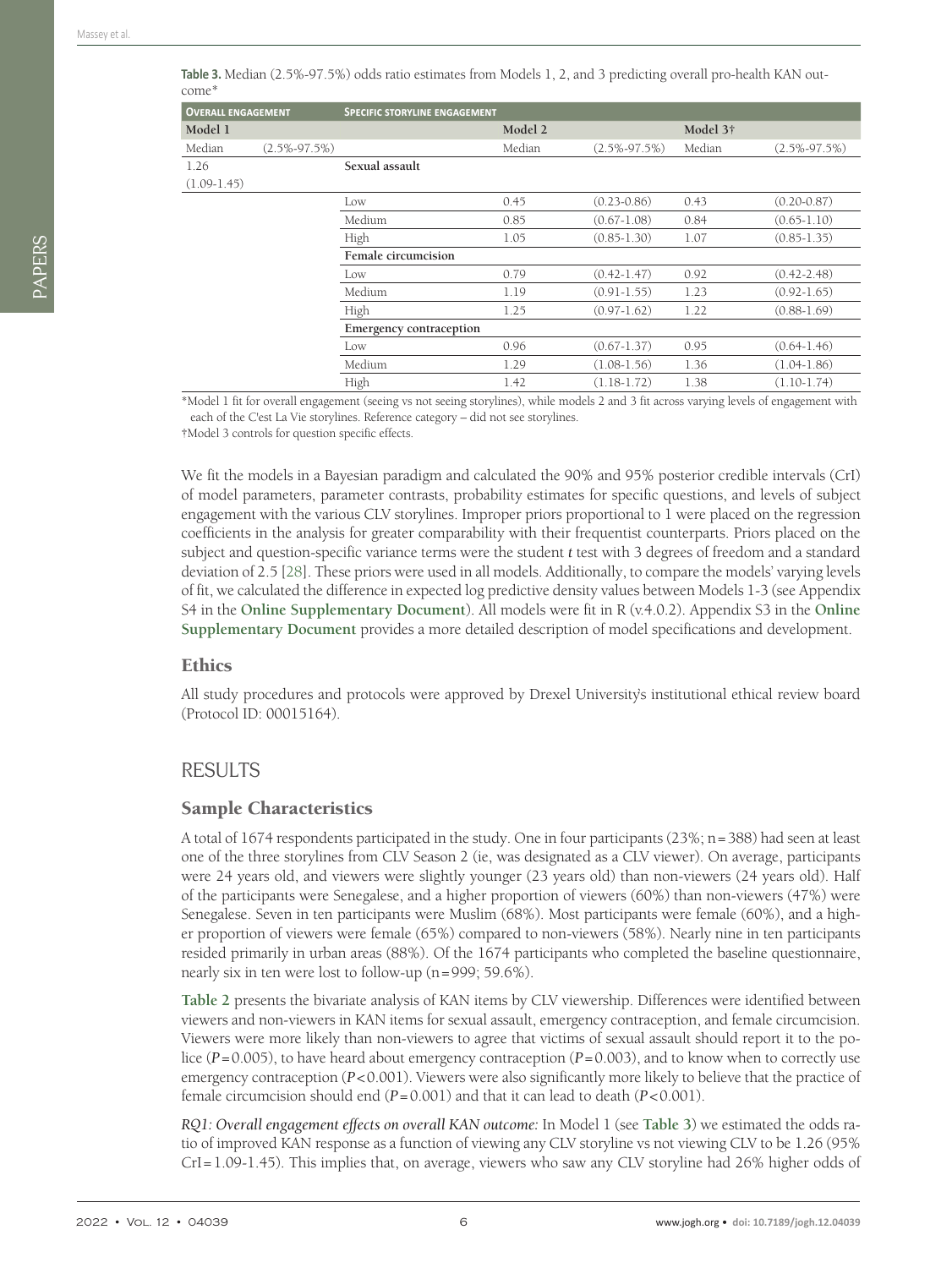correctly answering a KAN question (overall, not specific questions) than respondents who did not see a storyline, controlling for covariates described in **[Table](#page-3-0) 1**.

*RQ2: Specific storyline engagement effects on overall outcome questions:* Model 2 in **[Table](#page-5-0) 3** shows that higher levels of self-reported engagement corresponded to greater odds of answering a KAN question correctly. However, this association between different levels of engagement and the odds of correctly answering a question varied substantially between storylines. Those who reported higher levels of engagement with the emergency contraception storyline experienced the greatest levels of improvement in their ability to correctly answer KAN questions, with an odds ratio of  $1.42$  (95% CrI=1.18-1.72) amongst those who reported "High" engagement compared to respondents who had not seen the storyline. In contrast, those who reported varying levels of engagement with the sexual assault storyline only ever reported a credibly decreased likelihood of correctly answering a KAN question, OR=0.45 (95% CrI=0.23-0.86), amongst those who reported "Low" engagement and a non-credible association otherwise.

*RQ3: Specific storyline engagement effects on specific outcome questions:* For Model 3 in **[Table](#page-5-0) 3**, we present the overall KAN odds ratio estimates controlling for question specific effects. While there were few differences in odds ratio estimates between the overall KAN outcome and specific question outcomes (eg, "In your opinion, taking emergency contraception is a socially accepted way to prevent pregnancy") there was a subset of questions for which the question-specific effects were different from the overall effects. In **[Figure](#page-6-0) 1**, we highlight a subset of questions specific to emergency contraception as these showed the greatest difference from the overall KAN outcome. The questions are presented in **[Table](#page-3-1) 2** and indicated with the marker (eg, accepted, ware, etc.). Both overall KAN outcome (black point estimates in **[Figure](#page-6-0) 1**) and question-specific effects (grey triangle point estimates in **[Figure](#page-6-0) 1**) highlight the potential amplification or attenuation of KAN associations with CLV engagement.

<span id="page-6-0"></span>

**Figure 1.** Point and lines represent median and 95% credible interval estimates of the odds ratio of estimating the overall outcome question (dark point estimate, same across all specific questions in this figure) and the specific question (light triangle estimate) across varying levels of engagement with the emergency contraception story. Full text for the question (ie, accepted, aware, etc.) can be found in Table 2.

Specifically, the overall odds ratio of answering a KAN outcome correctly for medium engagement with the emergency contraception storyline, compared to answering it without seeing the storyline at all, was estimated to be 1.36 (95% CrI=1.04-1.86), shown by the dotted circles in **[Figure](#page-6-0) 1** (values presented in **[Table](#page-5-0) 3**). When examining question-specific effects, this relationship changes. For example, when predicting the "Accepted" question ("In your opinion, taking emergency contraception is a socially accepted way to prevent pregnancy") for medium engagement, the relationship is attenuated to 0.796 (95% CrI=0.55-1.15), shown by the dashed square in **[Figure](#page-6-0) 1**. In contrast, when predicting the "Aware" question ("Have you ever heard of the emergency contraception, also known as the morning after pill?"), the same level of engagement resulted in an amplified or increased odds of correct response with an estimate of 2.21 (95% CrI=1.23-4.55), shown by the dashed diamond in **[Figure](#page-6-0) 1**. While most of the question-specific outcomes followed the same pattern as the overall KAN outcome, a few demonstrated an increased (or in some cases a decreased) effect of viewing the CLV story.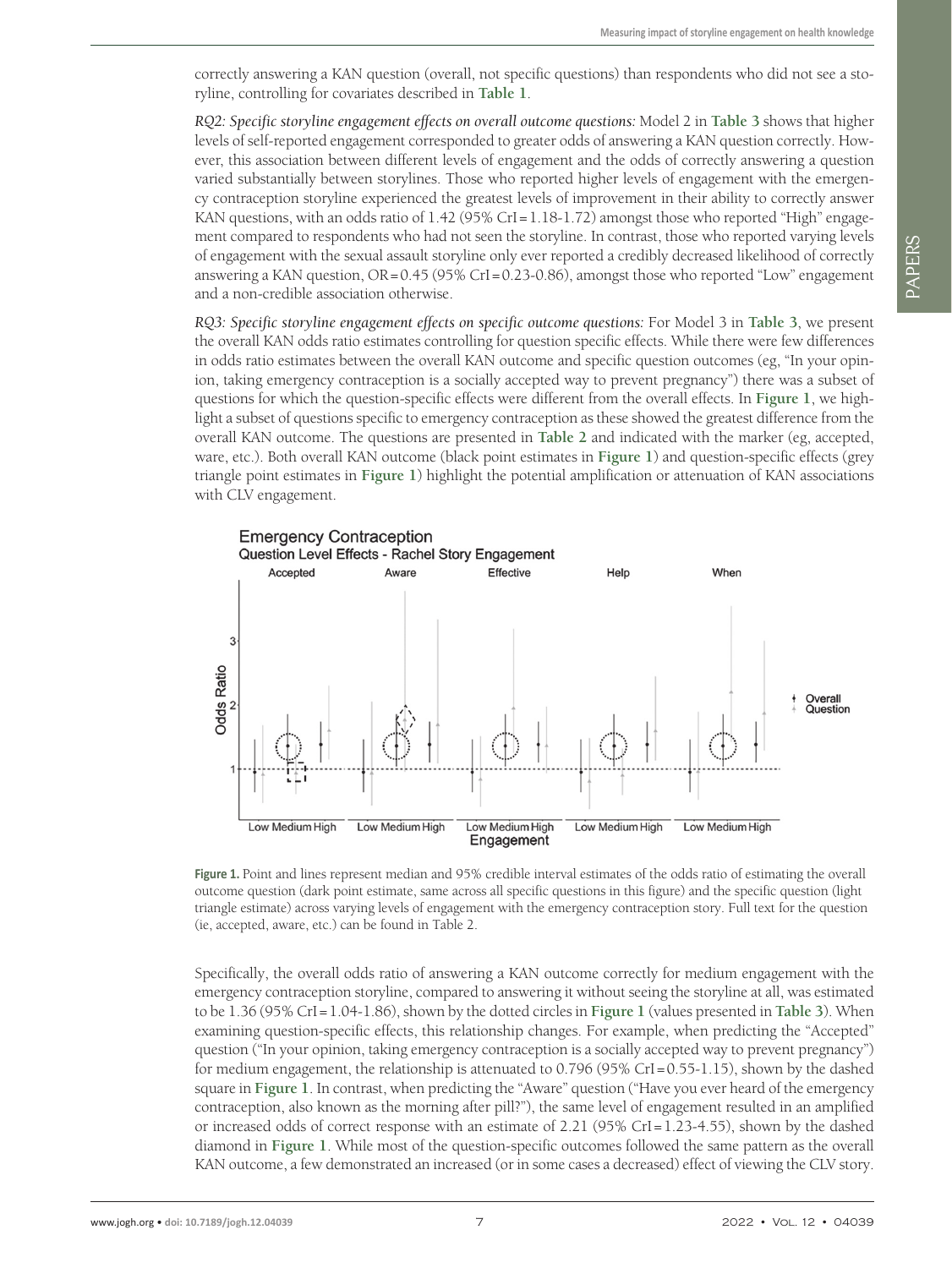<span id="page-7-0"></span>**Table 4.** Posterior probability of the denoted parameter contrast for each of the two models fit

|                                                     | <b>MODEL</b>    |      |  |  |
|-----------------------------------------------------|-----------------|------|--|--|
|                                                     | Model 2 Model 3 |      |  |  |
| Sexual assault storyline engagement levels          |                 |      |  |  |
| Medium>Low                                          | 0.97            | 0.96 |  |  |
| High>Low                                            | 0.99            | 0.99 |  |  |
| High>Medium                                         | 0.94            | 0.94 |  |  |
| Female circumcision storyline engagement levels     |                 |      |  |  |
| Medium>Low                                          | 0.90            | 0.72 |  |  |
| High>Low                                            | 0.92            | 0.72 |  |  |
| High>Medium                                         | 0.64            | 0.49 |  |  |
| Emergency contraception storyline engagement levels |                 |      |  |  |
| Medium>Low                                          | 0.95            | 0.93 |  |  |
| High>Low                                            | 0.98            | 0.95 |  |  |
| High>Medium                                         | 0.83            | 0.54 |  |  |
|                                                     |                 |      |  |  |

**[Table](#page-7-0) 4** presents the estimates of the contrasts in these probability estimates, to determine whether different levels of engagement have credibly different effects (ie, comparing low to medium engagement, or medium to high engagement). The high posterior probability values provide evidence that amongst those individuals who watched a given storyline, those reporting more engagement were more likely to answer a typical KAN question correctly. For example, in Model 2 under the emergency contraception story, we see a credible difference of 0.83 between medium and high engagement; that is, there is an 83% probability that high engagement has a credibly higher association with a typical KAN outcome compared to medium engagement. Model 3 has the best fit when comparing the difference in expected log pointwise predictive density results (see Appendix S4 in the **Online [Supplemen](#page-8-0)tary [Document](#page-8-0)**). This suggests that accounting for differences in storyline across different question responses explains the observed variability in responses better than the alternative.

*RQ4: Storyline engagement effects on talking about the CLV series with someone:* We identified a strong association between respondents who reported medium or high engagement and their self-reported sharing of the CLV series with others. Individuals responding with medium engagement had 10.2 (95% CrI=2.9-42.0) greater odds to say they talked about the CLV series than an individual with low engagement, while an individual reporting high engagement had 23.2 (95% CrI=6.5-93.4) greater odds of talking to someone about the CLV series than an individual with low engagement. RQ4 results are not shown in a table (see Appendix S3 in the **Online [Supplementary](#page-8-0) Document** for Model 4 specifications)

## **DISCUSSION**

Our findings demonstrate that online health EE, particularly pro-health content that engages audiences with captivating stories, can lead to positive changes in KAN among netizens in francophone West Africa. Watching the CLV series online had an impact on overall KAN outcomes when compared to not watching CLV; viewers of the series had 26% greater odds of answering pro-health responses about sexual assault, emergency contraception, and female circumcision. Further, the level of engagement with specific storylines was associated with a differential impact on overall outcome questions, most notably with the storyline about emergency contraception.

Online content, including web series and social media posts, can and should be developed for communities around the globe, particularly as access to digital technologies continues to grow. In addition, our findings demonstrate the effectiveness and potential impact of making content that is developed for more traditional media available through online platforms. We evaluated C'est La Vie content that was originally developed for broadcast media and then made available for online consumption. Not only does providing content online expand potential audience reach, but it also provides opportunities for audiences to engage with content in ways that would only be possible online (ie, through commenting or sharing of content). Traditionally, social media and other online content have been developed in shorter format to be consumed very quickly; however, our findings show that longer-format content, such as mini-series that are compelling and tap into storylines and emotions, can have an impact on the audience's health-related behaviours.

This study further provides evidence that health content delivered through entertaining storylines can lead to positive pro-health changes among audiences in West Africa. Specifically, when audiences identify or empathize with content (ie, report high levels of engagement) there are greater changes in pro-health KAN. Furthermore, our findings demonstrated a differential impact on KAN outcomes based on different storylines. In our study, the emergency contraception storyline was associated with the greatest odds of answering pro-health KAN outcomes, whereas the sexual assault storyline was associated with more modest or even lower odds of answering pro-health KAN outcomes. While the emergency contraception storyline featured more prominent and younger characters compared to the sexual assault storyline that featured more minor characters, we are unable to say exactly what part of the story was more engaging, be it the characters, the writing, the production, or the topic. This warrants further investigation in future studies. While our findings contribute to a robust body of existing literature and research related to EE [\[5](#page-9-1)], and its value in delivering health content to wide audiences, we also add to a growing body of literature examining this effect in online environments [[8\]](#page-9-4), specifically, in West Africa.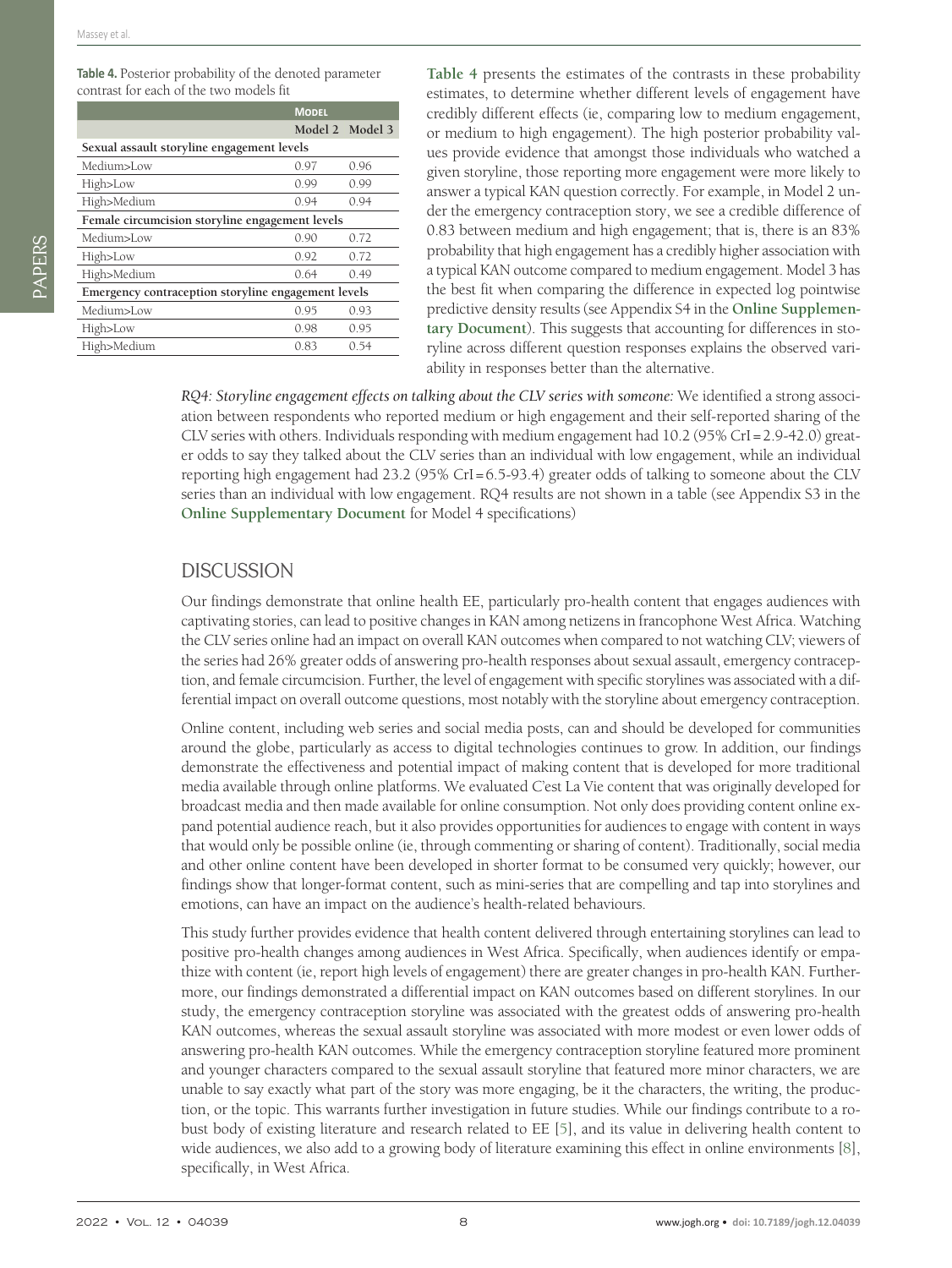Our approach to evaluating the impact of online health content on audiences in West Africa provides a novel set of tools and a roadmap for future work in this field. We demonstrate the feasibility and describe the approach to recruiting online participants in francophone West Africa to evaluate a health program, utilizing two social media platforms that are widely available in much of the world. Additional social media platforms and other online venues should be explored as access and coverage continue to expand around the globe. While novel online platforms emerge regularly, our approach and methods can and should be adopted and adapted to meet the needs and nuances of new media environments. Furthermore, as health content becomes more interactive and, in many cases, created by audiences themselves, evaluation methods, too, must adapt and incorporate audience-created content and evaluation metrics on its impact on health outcomes.

Our study has several limitations worth noting. First, results rely on self-reported KAN data and do not represent changes in behaviours. While examining behaviour change would add to our findings, such as the use of emergency contraception, our survey methodology provides insights into KAN that are important pathways to behaviour change, often necessary but insufficient on their own. Second, as health content and data collection occurred online, access to the internet (either by mobile device, computer, or other technology) was required for participation. Thus, the priority population in this study may represent a more educated group compared to the general population. However, access to the internet and other digital technologies will continue to grow in traditionally under-resourced areas around the globe and describing our evaluation approach will be useful in the next phase of this research. Third, determination of the key exposure – having seen CLV online content or not – could be subject to recall bias. To minimize the potential for recall bias, we presented all study participants, at each follow-up, with a short story synopsis and visual of characters to ask if they had ever seen the content. This was also used to identify and account for potential crossover between viewers and non-viewers. If a participant "crossed over" it would materialize in the data as them having viewed the storyline at one of the follow-ups. Our models estimate the effect of any participant who reported viewing a storyline on their KAN. Their information would be included in the effect estimate at that point and not prior. Finally, while we provided incentives and attempted to contact participants multiple times through various means (eg, email, WhatsApp, Facebook) throughout the study period, loss to follow-up was substantial. This may introduce bias based on attrition, for reasons we were unable to measure including difficulties with internet access, lack of interest, or some other explanation. We hope that, by noting this limitation, future work in this field, particularly in the digital space, can anticipate and innovate with methodological advancements to strengthen participant follow-up.

## CONCLUSIONS

To the best of our knowledge, our study is one of very few that assesses storyline impact of a health-focused drama among online audiences in West Africa. As internet access continues to grow across the globe and health education materials are created and adapted for new media environments, our study provides a novel approach to examining the impact of online health education strategies. As the line between online content creators and consumers becomes more blurred and the interactive nature of social media continues to drive engagement, our hope is that this study provides evidence for continued work in this field around the globe.

**Acknowledgements:** Our team is grateful for support from our French and Senegalese collaborators in Dakar, Senegal at Université Cheikh-Anta-Diop and at the African Health Education Network (NGO RAES). Data collection was completed while the first author (PM) and second author (MK) were affiliated with the Drexel University Dornsife School of Public Health, and the seventh author (MB) was affiliated with the UCLA Fielding School of Public Health. We are thankful to all participants in this study.

**Funding:** The study was funded by the Bill and Melinda Gates Foundation (ID: OPP1181104).

**Authorship contributions:** All authors contributed to editing this article. PM, DG, MP, and AR conceptualized the study. PM, DG, MP, JG, and RN identified and refined measures. PM, RN, AP, MB and MK developed the analytical strategy, and AP and MK conducted the analysis. PM, AP, and MK wrote the first draft of the manuscript. All authors reviewed and approved the final version of the manuscript.

**Competing interests:** The authors completed the ICMJE Unified Competing Interest Form (available upon request from the corresponding author) and declare no conflicts of interest.

<span id="page-8-0"></span>**Additional material** [Online Supplementary Document](https://jogh.org/documents/2022/jogh-12-04039-s001.pdf)